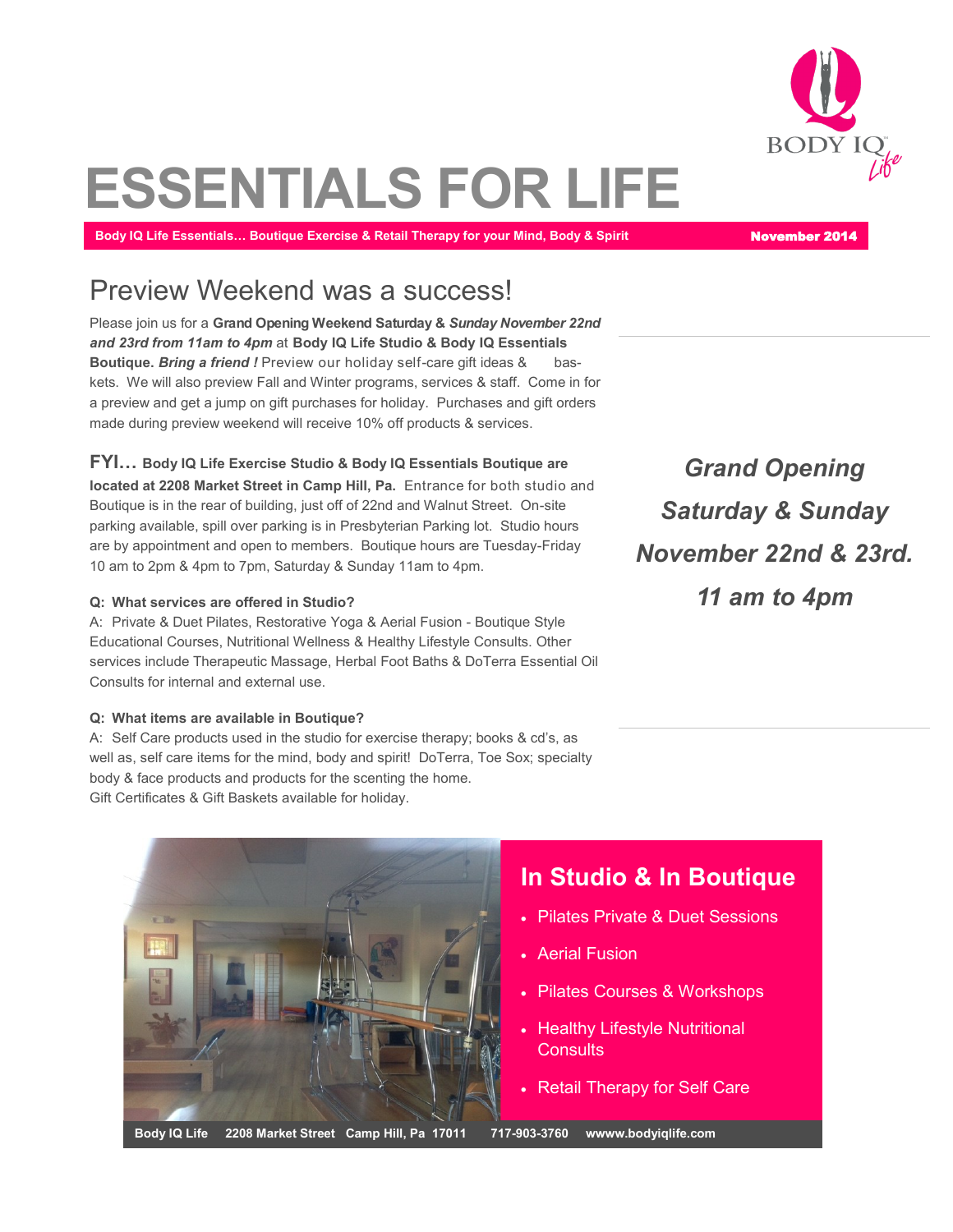

**If you have time to breathe, you have time to meditate...**

## **Eating with the Seasons**

#### **By Darren Shartle**

The change from summer to fall is a reminder that adjusting or re-adjusting your diet to eat in sync with the change of season is an important factor for vibrant health and wellness.

For your Fall menu be sure to include rich savory soups and stews with vegetables like butternut squash, carrots, and potatoes. Eating seasonally offers opportunities for year round diversity from nature to balance health. When you are in tune with your health and your body, you instinctively crave the foods that will nourish and energize you. As the seasons change, gentle cleanses using a whole foods approach help prepare the body and mind to purge the old and prepare for the new.

Although we tend to think of spring as the optimal time for cleansing, a fall cleanse will help stave off seasonal colds, bolster your immune system, and prepare you for the coming months. Cleansing is not fasting. A whole foods cleanse simply eliminates or reduces the use of foods that may be inflammatory – such as sugar, flour, dairy, and alcohol. A fall detox/cleanse is about supporting the lungs and the large intestine.

In Fall, using seasonal fruits and vegetables along with warming spices such as cinnamon, nutmeg and cloves will support intestinal and respiratory health. Focus your cooking around warming, autumn foods like carrot, mushrooms, pumpkin, sweet potatoes, and dark leafy greens. Using fruits like figs, apples, and persimmon are beneficial. This is the time to incorporate some heartier foods like brown rice and oats, goat cheese and plain organic yogurt.

**Darren Shartle is an IIN Certified Holistic Health Coach & Certified Personal Trainer. She will be in residence at Body IQ Life Essentials this Fall and Winter. She is available for Wellness Consults. You can reach Darren at 717 -571-4400. She will be cooking up samples of savory dishes for the Grand Opening Weekend and provide recipes for your enjoyment.**

### **Pumpkin Spice Smoothie**

1 1/2 cups dairy free milk or water

1/2 cans pumpkin puree

1/2 cup spinach

1 teaspoon vanilla extract

1/2 teaspoon no sugar pumpkin spice

\**Low in sugar. Good for weight loss and digestion.*

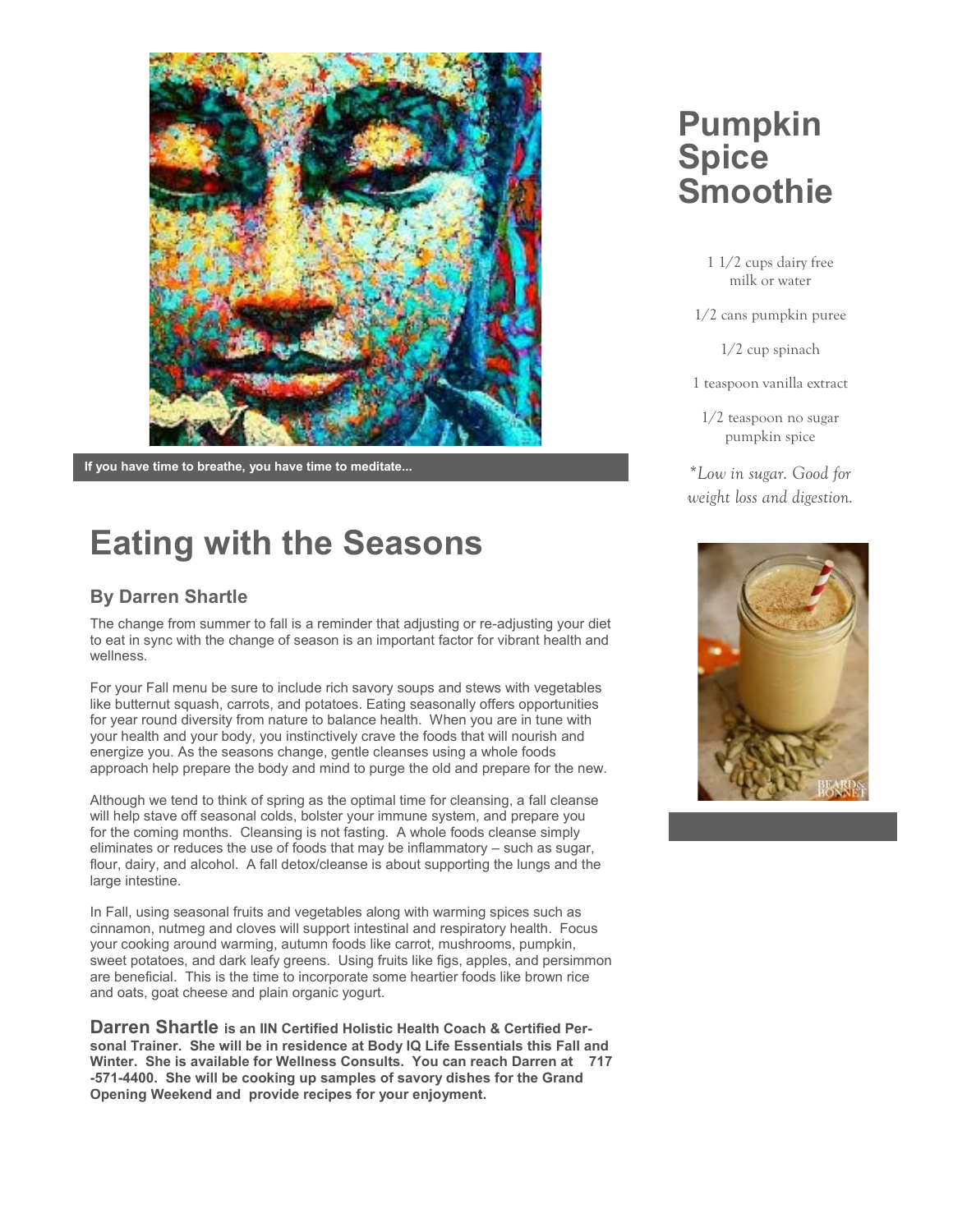

### **DoTerra Essential Oils**

Now offering custom Aromatherapy consults to target your unique constitution! *Aromatherapy* is the use of essential oils from plants for healing. Although the word *aroma*  implies these are inhaled, they can also be massaged into the skin or taken by other means. Your practitioner, Rachel, blends knowledge of eastern and western health principles to assess your personal constitution, discovering which essential oils most benefit your physical and mental well-being. To learn more about Aromatherapy, visit [http://www.mydoterra.com/](http://www.mydoterra.com/rachelsandra/essentialUses.html) [rachelsandra/essential.html](http://www.mydoterra.com/rachelsandra/essentialUses.html)

Using doTERRA Certified Pure Therapeutic Grade™ products,Rachel blends up custom oils, lotions and atmospheric sprays for body and home that are 100% natural, invigorating and encourage deep healing in body and mind. These products may be used to lift your mood, ease tension in your muscles and improve concentration among other benefits. You may also peruse the essential oil shop to buy your own therapeutic oils for home<br>use Rachel shows vo Rachel shows you how these essential oils can be used around the house to purify your environment by making your own cleaning products and home remedies- creating a healthy environment for both you and your family.

In addition to your Aromatherapy Consult, indulge in an Aromatic Foot Bath featuring doTERRA CPTG™ Essential Oils. These soaks do more than relax your feet, they stimulate your senses and provide for heightened relaxation. Rachel combines your soak with an exfoliating scrub, steeping herbs and massage for the indulgence your truly deserve. Add-on a chair Reiki treatment while you soak or a traditional tabled Reiki session for even deeper relaxation. Let the healing touch of a nurse soothe your soul!





**Herbal Foot Baths are offered by appointment to relax you head to heels...**

### **Aerial Fusion with Kathy Lupinacci**



Kathy Lupinacci brings her lifelong love and interest in exercise to Body IQ Life. This Fall Kathy will offer private and duet session time in Aerial Fusion...Yes, Aerial Fusion!

Aerial Fusion is a unique combination of Aerial Yoga and Pilates based movement education. The class is the hybrid class developed by Kathy and Janine to help you recognize the importance of proper body use during exercise while helping you enjoy the fun and fluidity that Aerial creates..

Sessions will offer you a blue print for balanced healthy movement and teach you the "need to know" body mechanics for balanced whole body movement to prepare you for flight.

Kathy has been involved in Pilates for over ten years, and aerial yoga for four years. Two years ago, Kathy was certified in VaihAyasa style aerial yoga. VaihAyasa is Sanskrit for "aerial, being or moving in the air, suspended in the air, or sky-Dwellers". Aerial Yoga allows practitioners to invert, while diminishing strain to the neck and joints, allowing for surrender into a posture for full benefits. You will find that your mind clears and opens, helping you become aware and present. It is a breath-based practice that can help decompress the spine, allowing you to experience the benefits of inversions without risk of injury. Helping you achieve proper alignment naturally, assisted by gravity.

Kathy is currently apprenticing at Body IQ Life with Janine. You can reach Kathy directly for questions or to set up an introductory time. Call her at 717-421-8607 or e-mail her at kathylup@verizon.net.